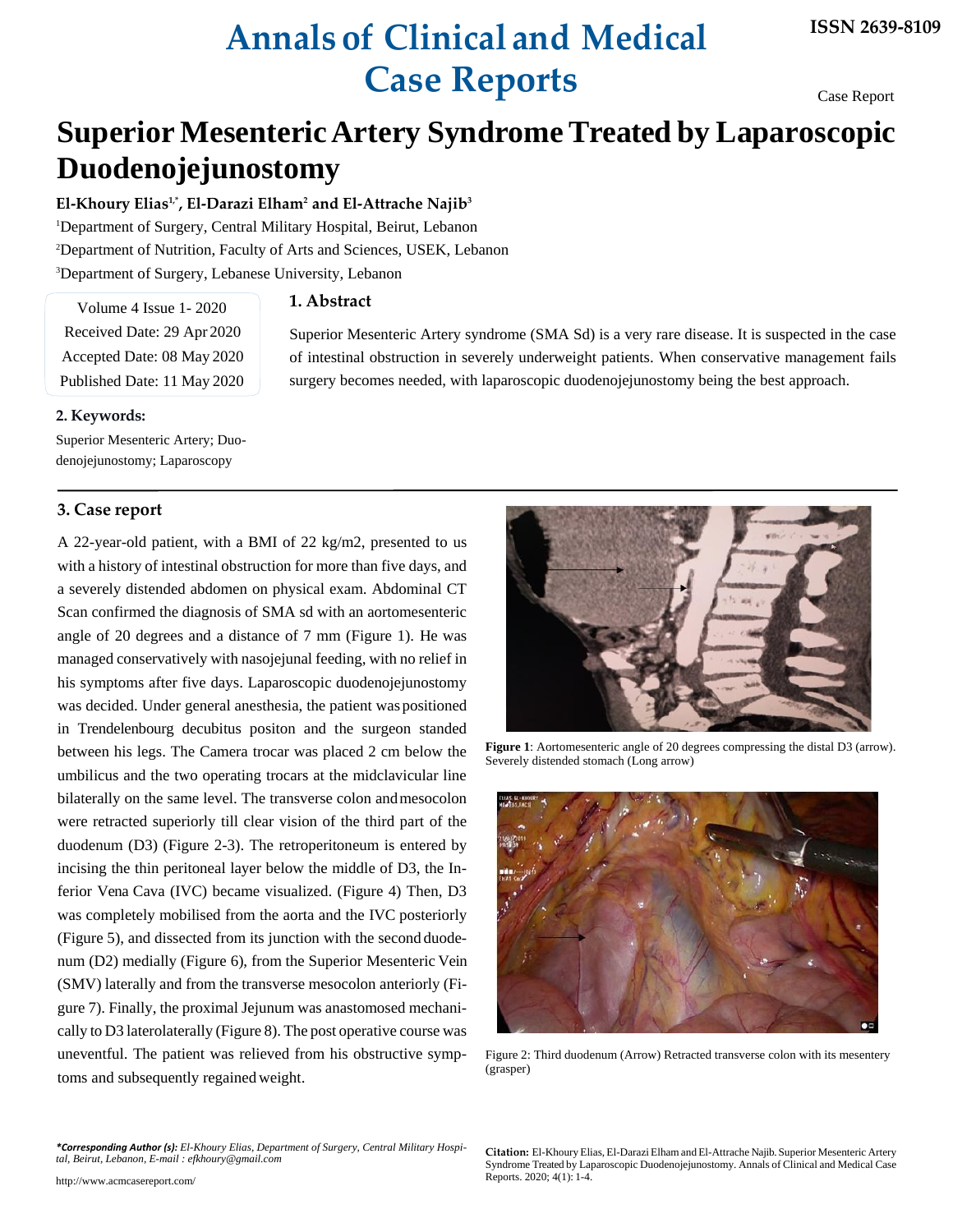

**Figure 3**: Retraction of D3 (by the grasper) with identification of its inferior limit (arrow)



**Figure 4**: Incision of the peritoneal layer inferior to D3 and entering the retroperitoneum with identification of the IVC (arrow)



**Figure 5**: Posterior mobilisation of D3 from the IVC (longer arrow) and aorta (arrow)



**Figure 6**: Medial mobilisation of D3 (arrow) and identification of D2(longer arrow)



**Figure 7:** Upper part of D3 ( arrow) dissected from the transverse mesocolon (longer arrow)



 **Figure 8**: Mechanical duodenojejunal anastomosis

#### **4. Discussion**

SMA Sd was first reported by Von Rokitansky on an autopsy [1]. Wilkie further detailed its pathophysiology and diagnostic findings [2]. It is very rare with an incidence below 0.3%, [3, 4] affecting mainly young adults and more commonly female patients[5]. SMA Sd should be on the top of the differential diagnosis in severely underweight patients with signs and symptoms of intestinal obstruction. In normal individuals, the angle created by the SMA and the aorta is around 38 and 56 degrees while the normal distance is 10-20 mm [6, 7]. In SMA Sd the distal part of D3 becomes compressed between the SMA and the aorta when the aortomesenteric angle is less than 25% and the distance is shortened to  $\lt 8$  mm [8-11]. Thisis due in the majority of casesto the loss of the mesenteric fat pad,[12] like in extreme weight loss, in some cases in bariatric surgery, cancer, burns, and anorexia nervosa [13]. In a minority of cases, SMA Sd is caused by anatomic variants like short ligament of Treitz, high insertion of duodenum at the ligament of Treitz, low origin of SMA, lumbar hyperlordosis, where the aortomesenteric angle is anatomically more acute or D3 is more cephalad than usual and thus compression is more likely [14].SMA Sd can be a surgical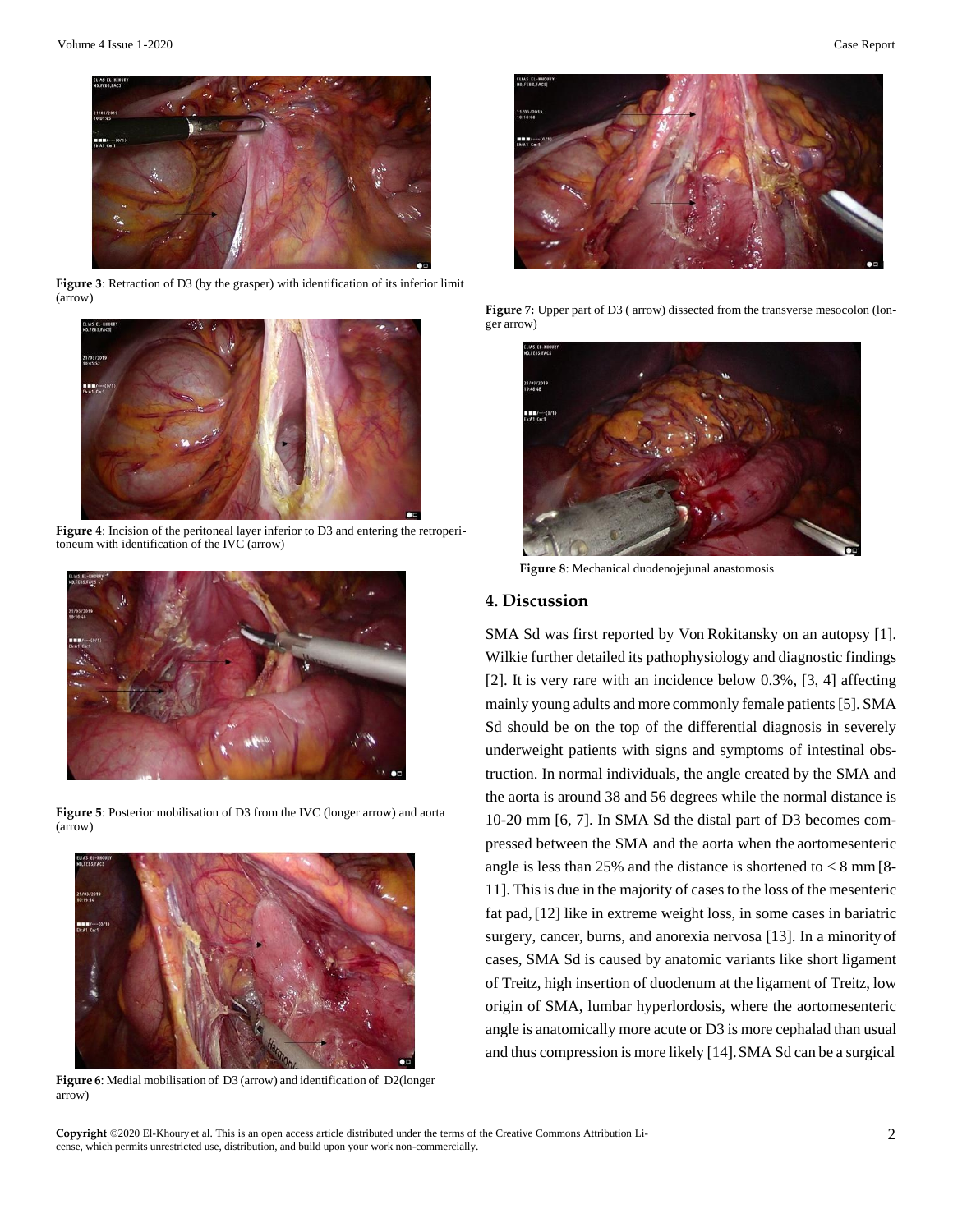complication like in scoliosis surgery, [14, 15] ileoanal pouchsurgery, [16] abdominal aortic aneurysm repair [15]. SMA Sd may rarely coexist with the Nutcracker syndrome when the left renal vein becomes compressed [17, 18]. CT scan is the standard diagnostic radiological tool as it allows the measurement of the aortomesenteric angle and distance. SMA Sd presents like any intestinal obstructive disease. Relief occurs when the patient goes from supine to prone position because gravity contributes to the duodenal compression. Initially, SMA Sd should be treated conservatively, and surgery is needed when medical treatment fails [19, 20]. The surgical options include duodenojejunostomy, gastrojejunostomy and duodenal derotation. Gastrojejunostomy does not relieve the proximal duodenal obstruction and patients can continue to have postoperative vomiting [21]. Duodenal derotation has the advantages that it does not require an anastomosis, however it has a high failure rate [9, 22, 23]. Laparoscopic duodenojejunostomy, first performed in 1998, [24] is considered to be the best surgical treatment for SMA Sd with the same outcome as open surgery but with less morbidity with 90% success rate [6, 17, 22, 25-28].

#### **References**

- 1. Von Rokitansky C. In: Lehrbuch der pathologischen Anatomie. 3rd ed. Vienna: Braumüller; 1861. Superior mesenteric artery syndrome; p. 87.
- 2. Wilkie DPD. Chronic Duodenal Ileus. The American Journal of the Medical Sciences. 1927; 173:643-48.
- 3. [Ganss A, Rampado S, Savarino E, Bardini R. Superior Mesenteric](https://pubmed.ncbi.nlm.nih.gov/30291587/) Artery Syndrome: a Prospective Study in a Single Institution. J Gas[trointest Surg. 2019; 23:997-1005.](https://pubmed.ncbi.nlm.nih.gov/30291587/)
- 4. Shiu JR, Chao HC, Luo CC, Lai MW, [Kong](https://pubmed.ncbi.nlm.nih.gov/20601910/) MS, Chen SY, et al. Clinical and nutritional outcomes in children with idiopathic superio[r](https://pubmed.ncbi.nlm.nih.gov/20601910/) [mesenteric artery syndrome. J Pediatr Gastroenterol Nutr. 2010; 51:](https://pubmed.ncbi.nlm.nih.gov/20601910/) 177-82.
- 5. Smith BM, Zyromski NJ, Purtill MA. Superior [mesenteric](https://pubmed.ncbi.nlm.nih.gov/17308494/) artery syndrome: an underrecognized entity in the trauma population. J Trau[ma. 2008; 64:](https://pubmed.ncbi.nlm.nih.gov/17308494/) 827-30.
- 6. Valiathan G, Wani M, [LankerJ,Reddy](https://pubmed.ncbi.nlm.nih.gov/28969208/) PK. A Case Series on Superio[r](https://pubmed.ncbi.nlm.nih.gov/28969208/) Mesenteric Artery Syndrome Surgical Management, Single Institution [Experience.](https://pubmed.ncbi.nlm.nih.gov/28969208/) J Clin Diagn Res. 2017; 11: 1-3.
- 7. [Ozkurt H, Cenker MM, Bas N, Erturk SM, Basak M. Measurement](https://pubmed.ncbi.nlm.nih.gov/17646894/) of the distance and angle between the aorta and superior mesenteri[c](https://pubmed.ncbi.nlm.nih.gov/17646894/) artery: normal values in different BMI [categories.](https://pubmed.ncbi.nlm.nih.gov/17646894/) Surg Radiol Anat[.](https://pubmed.ncbi.nlm.nih.gov/17646894/) 2007; 29: 595-9.
- 8. Neri S, Signorelli SS, Mondati E, Pulvirenti D, [Campanile](https://pubmed.ncbi.nlm.nih.gov/15788004/) E, Di Pino

[L, et al. Ultrasound imaging in diagnosis of superior mesenteric ar](https://pubmed.ncbi.nlm.nih.gov/15788004/)[tery syndrome. J Intern Med. 2005; 257: 346-51.](https://pubmed.ncbi.nlm.nih.gov/15788004/)

- 9. Merrett ND, Wilson RB, Cosman P, Biankin [AV.Superior](https://pubmed.ncbi.nlm.nih.gov/18810558/) mesenteri[c](https://pubmed.ncbi.nlm.nih.gov/18810558/) artery syndrome: diagnosis and treatment strategies. J Gastrointes[t](https://pubmed.ncbi.nlm.nih.gov/18810558/) [Surg. 2009; 13:](https://pubmed.ncbi.nlm.nih.gov/18810558/) 287-92.
- 10. [Oliva-Fonte C, Fernández Rey C, Pereda Rodríguez J,](https://pubmed.ncbi.nlm.nih.gov/28100057/) [González-](https://pubmed.ncbi.nlm.nih.gov/28100057/)Fernández AM. Wilkie´s syndrome. Rev Esp Enferm Dig. [2017;](https://pubmed.ncbi.nlm.nih.gov/28100057/)  109: [62-3.](https://pubmed.ncbi.nlm.nih.gov/28100057/)
- 11. [Cardarelli-Leite L, Velloni FG, Salvadori PS, Lemos MD,](https://pubmed.ncbi.nlm.nih.gov/27777480/) D'Ippolito [G. Abdominal vascular syndromes: characteristic imaging findings.](https://pubmed.ncbi.nlm.nih.gov/27777480/) Radiol Bras. 2016; 49: 257-63.
- 12. [Biank V, Werlin S. Superior mesenteric artery syndrome in children:](https://pubmed.ncbi.nlm.nih.gov/16707974/) a 20-year experience. J Pediatr Gastroenterol Nutr. 2006 ;42: 522-5.
- 13. Mascolo M, Dee E, [Townsend](https://pubmed.ncbi.nlm.nih.gov/25639251/) R, Brinton JT, Mehler PS. Severe gastric dilatation due to superior mesenteric artery syndrome in anorexia [nervosa.](https://pubmed.ncbi.nlm.nih.gov/25639251/) Int J Eat Disord. 2015; 48: 532-4.
- 14. [Iwaoka Y, Yamada M, Takehira Y, Hanajima K, Nakamura T, Muro](https://pubmed.ncbi.nlm.nih.gov/11518108/)hisa G, et al. Superior mesenteric artery syndrome in identical twi[n](https://pubmed.ncbi.nlm.nih.gov/11518108/) [brothers. Intern Med. 2001; 40:713-5.](https://pubmed.ncbi.nlm.nih.gov/11518108/)
- 15. Zaraket V,Deeb L. Wilkie's Syndrome or Superior [Mesenteric](https://pubmed.ncbi.nlm.nih.gov/26120301/) Arter[y](https://pubmed.ncbi.nlm.nih.gov/26120301/) Syndrome: Fact or Fantasy? Case Rep Gastroenterol. 2015; 9: 194-9.
- 16. [Matheus Cde O, Waisberg J, Zewer MH, Godoy AC. Syndrome of](https://pubmed.ncbi.nlm.nih.gov/16021281/) duodenal compression by the superior mesenteric artery followin[g](https://pubmed.ncbi.nlm.nih.gov/16021281/) [restorative proctocolectomy: a case report and review of literature.](https://pubmed.ncbi.nlm.nih.gov/16021281/) Sao Paulo Med J. 2005; 123: 151-3.
- 17. [Shi Y, Shi G, Li Z, Chen Y, Tang S, Huang W. Superior mesenteric](https://bmcgastroenterol.biomedcentral.com/articles/10.1186/s12876-019-0932-1) artery syndrome coexists with Nutcracker syndrome in a female: [a](https://bmcgastroenterol.biomedcentral.com/articles/10.1186/s12876-019-0932-1) case report. BMC [Gastroenterol.](https://bmcgastroenterol.biomedcentral.com/articles/10.1186/s12876-019-0932-1) 2019; 19: 15.
- 18. Barsoum MK, [Shepherd](https://pubmed.ncbi.nlm.nih.gov/18687762/) RF, Welch TJ. Patient with both Wilkie syndrome and nutcracker syndrome. Vasc Med. 2008; 13: 247-50.
- 19. Rodriguez EJ, [Hernandez-Villegas](https://pubmed.ncbi.nlm.nih.gov/29095027/) AC, Serralde-Zuniga AE, Reyes[-](https://pubmed.ncbi.nlm.nih.gov/29095027/)Ramirez A. The two sides of superior mesenteric artery syndrom[e](https://pubmed.ncbi.nlm.nih.gov/29095027/) [treatment: conservative or surgical management? Nutr Hosp. 2017;](https://pubmed.ncbi.nlm.nih.gov/29095027/) 34: 997-1000.
- 20. [Bohanon FJ, Nunez Lopez O, Graham BM, Griffin LW, Radhakrish](https://pubmed.ncbi.nlm.nih.gov/27747293/)nan RS. A Case Series of Laparoscopic Duodenojejunostomy for th[e](https://pubmed.ncbi.nlm.nih.gov/27747293/) [Treatment of Pediatric Superior Mesenteric Artery Syndrome. Int J](https://pubmed.ncbi.nlm.nih.gov/27747293/) Surg Res. 2016; 2016:1-5.
- 21. [Pottorf BJ, Husain FA, Hollis HW Jr, Lin E. Laparoscopic manage](https://pubmed.ncbi.nlm.nih.gov/25353279/)ment of duodenal obstruction resulting from superior mesenteri[c](https://pubmed.ncbi.nlm.nih.gov/25353279/) artery [syndrome.](https://pubmed.ncbi.nlm.nih.gov/25353279/) JAMA Surg. 2014; 149: 1319-22.